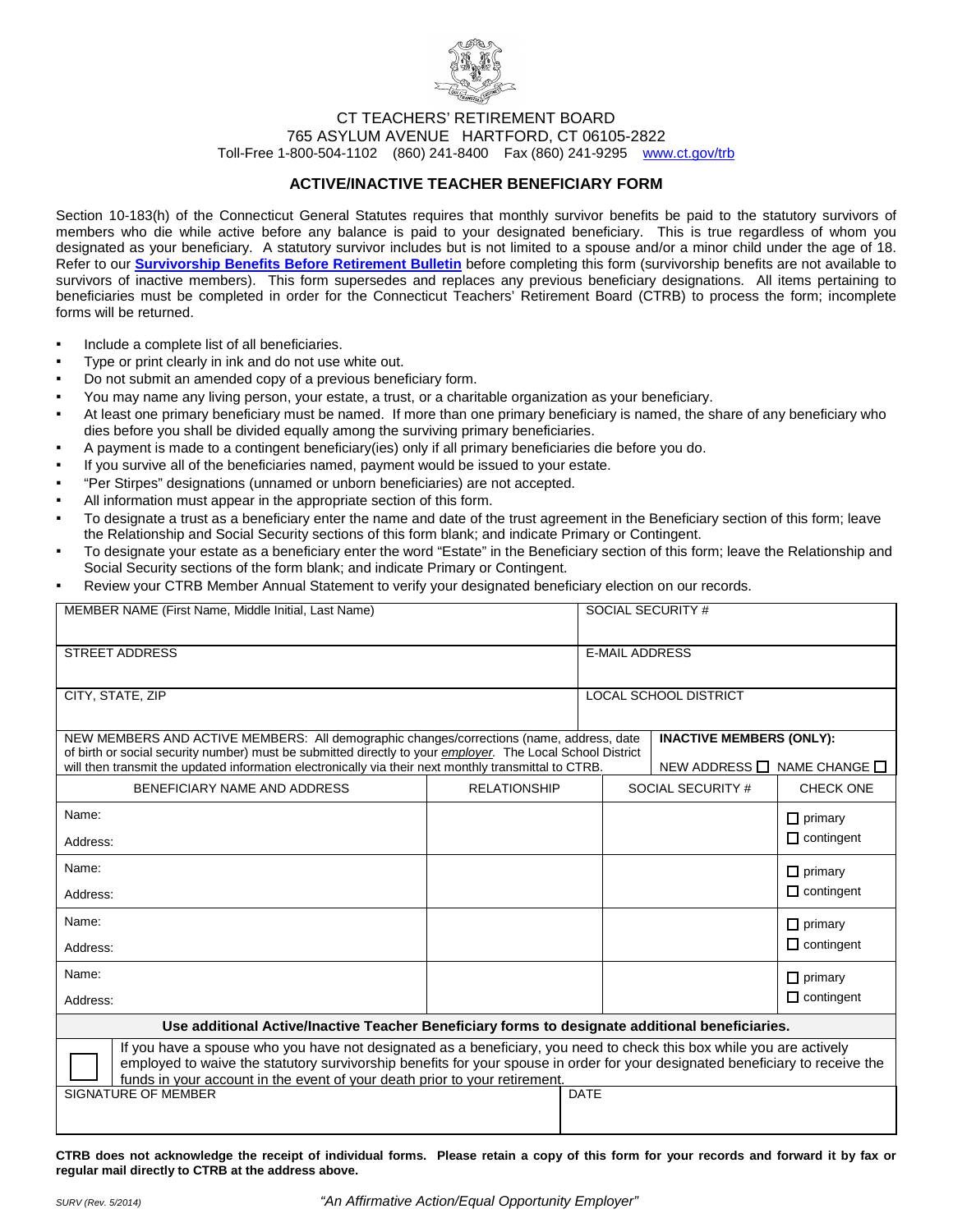

CT TEACHERS' RETIREMENT BOARD 765 ASYLUM AVENUE HARTFORD, CT 06105-2822 Toll-Free 1-800-504-1102 (860) 241-8400 Fax (860) 241-9295 [www.ct.gov/trb](http://www.ct.gov/trb/site/default.asp)

# **SURVIVORSHIP BENEFITS BEFORE RETIREMENT**

<span id="page-1-0"></span>If you die while in active service or while receiving a CTRB Disability Allowance, this system provides for benefits to your statutory survivors. A statutory survivor may be a spouse; child under the age of 18; dependent parent; legal guardian of the deceased member's child(ren) under the age of 18; or dependent former spouse. Connecticut statutes require that we pay monthly survivorship benefits to your statutory survivors before we pay any balance of your account to your designated beneficiary. If you have no statutory survivors, we will pay your account balances to your designated beneficiary in a lump sum.

Statutory Survivorship Benefits are as follows:

- \$300 monthly to each minor child under age 18.
- \$300 monthly to each disabled child.
- \$300 \$600 monthly to surviving spouse (\$300 plus \$25 for each year of service over twelve to a maximum of \$600).

The maximum family survivorship benefit is \$1,500 monthly.

We will pay a one-time burial expense payment of up to \$2,000 maximum (dependent on length of service) to your surviving spouse. If there is no surviving spouse, we will issue this payment to the person who paid the funeral expenses.

If you die after meeting the age and service requirements for a retirement benefit, your statutory survivor may choose one of the following options in the settlement of the account (unless you have signed a waiver of these benefits):

- Monthly Survivorship Benefit (plus the one-time lump sum death payment).
- Monthly Plan D 100% Co-participant Benefit (this benefit is based on the retirement allowance you would have received at the time of your death, reduced by an option factor based on your age and your spouse's age for this option).
- Lump sum refund of your account balance.

If you would like your designated beneficiary to receive your account, you must waive the Co-participant option that is otherwise available to your statutory survivor. You may do so by checking the box at the bottom of the **[Active/Inactive Teacher Beneficiary Form](#page-0-0)**.

If you are an active teacher, you should review your CTRB Annual Member Statement to verify that your designated beneficiary election on our records is current.

Changes to your designated beneficiary election must be submitted directly to CTRB in writing on the proper form. Active or inactive teachers must file an **Active/Inactive [Teacher Beneficiary Form.](#page-0-0)** CTRB Disability Allowance recipients must file a **[Beneficiary Election for Disability Allowance.](http://www.ct.gov/trb/lib/trb/formsandpubs/DisBenChg.pdf)** Please retain a copy of the completed form for your records and forward it by fax or regular mail directly to CTRB at the address above.